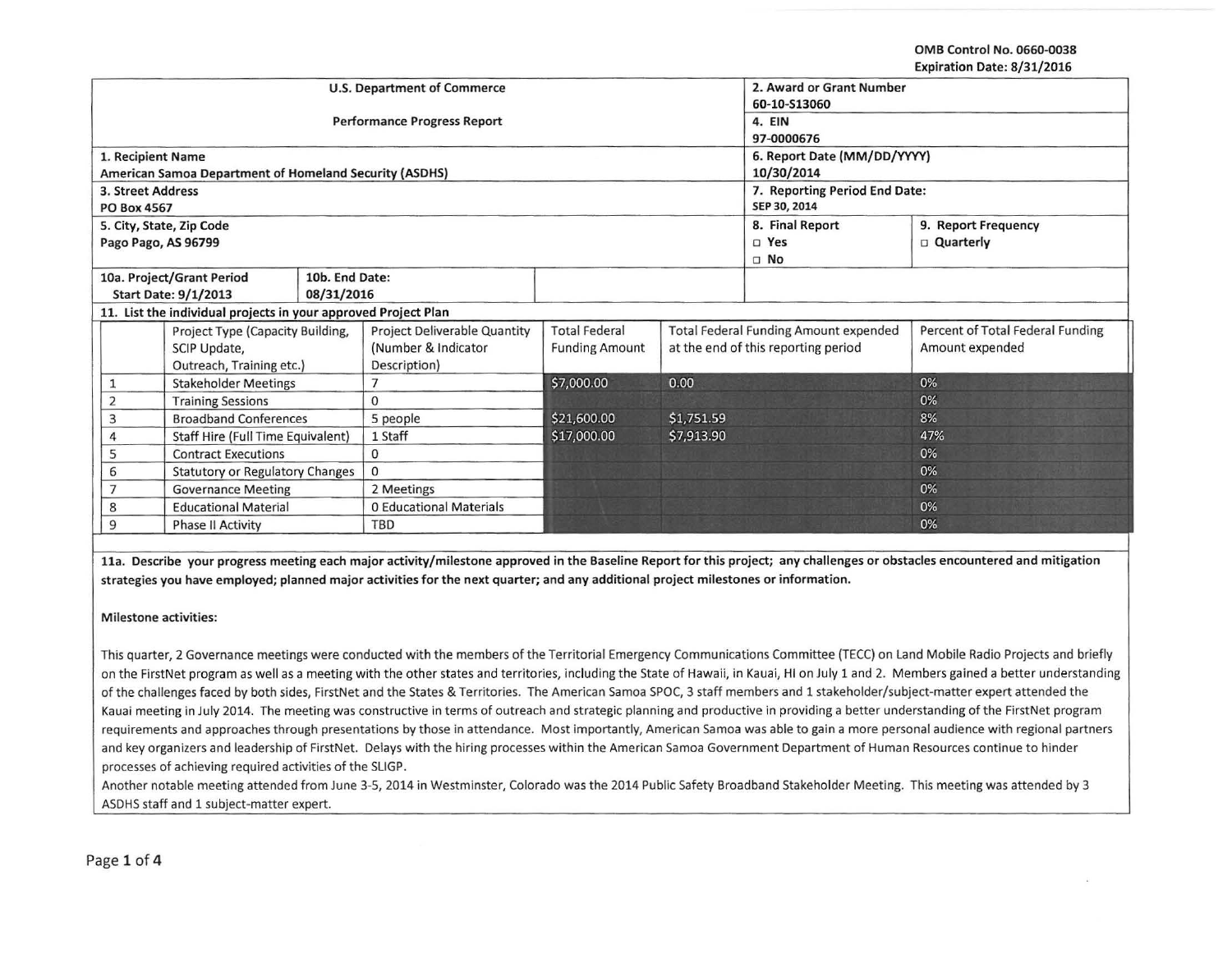I

I

I

I

11b. If the project team anticipates requesting any changes to the approved Baseline Report in the next quarter, describe those below. Note that any substantive changes to the Baseline Report must be approved by the Department of Commerce before implementation.

Consideration of a proposed revised budget to insert a line item under contractual services may expedite the recruitment of needed experienced professional services. Compliance with the normal personnel hiring processes may ultimately place the SLIGP at risk.

llc. Provide any other information that would be useful to NTIA as it assesses this project's progress.

Establishing a Pacific islands forum inclusive of the state of Hawaii, the Territories of American Samoa, Guam, CNMI, Puerto Rico, US Virgin Islands and perhaps the state of Alaska, is a worthy approach to addressing challenges faced by island communities due to geographical distances as a result of vast ocean and land borders. Logistical difficulties such as limited and/or regimented air and ocean-going transportation schedules and views with respect to cultural traditions render unique situations to island communities.

lld. Describe any success stories or best practices you have identified. Please be as specific as possible. I

12. Personnel

12a. If the project is not fully staffed, describe how any lack of staffing may impact the project's time line and when the project will be fully staffed.

As stated in 11b, proposing a revision with the approved budget to allow for contractual services may provide a viable partial solution to our staffing problem. The absence of qualified, competent and experienced technical support personnel is impacting the project's timeline. While we had anticipated this staffing issue to be resolved by Q3, delays with recruitment are outside our control. ASDHS does not recruit its own personnel.

12b. Staffing Table

| Job Title                  | FTE <sub>%</sub> | <b>Project(s) Assigned</b>                                                          | Change                                |  |
|----------------------------|------------------|-------------------------------------------------------------------------------------|---------------------------------------|--|
| <b>SWIC</b>                |                  | Provide additional oversight and incorporation into the State Interoperability Plan | Work on SLIGP as<br>collateral duties |  |
| SLIG-P Program Coordinator | 1.0              | Provide administrative oversight of project for grants management, governance, and  | Position not filled:                  |  |

Page 2 of 4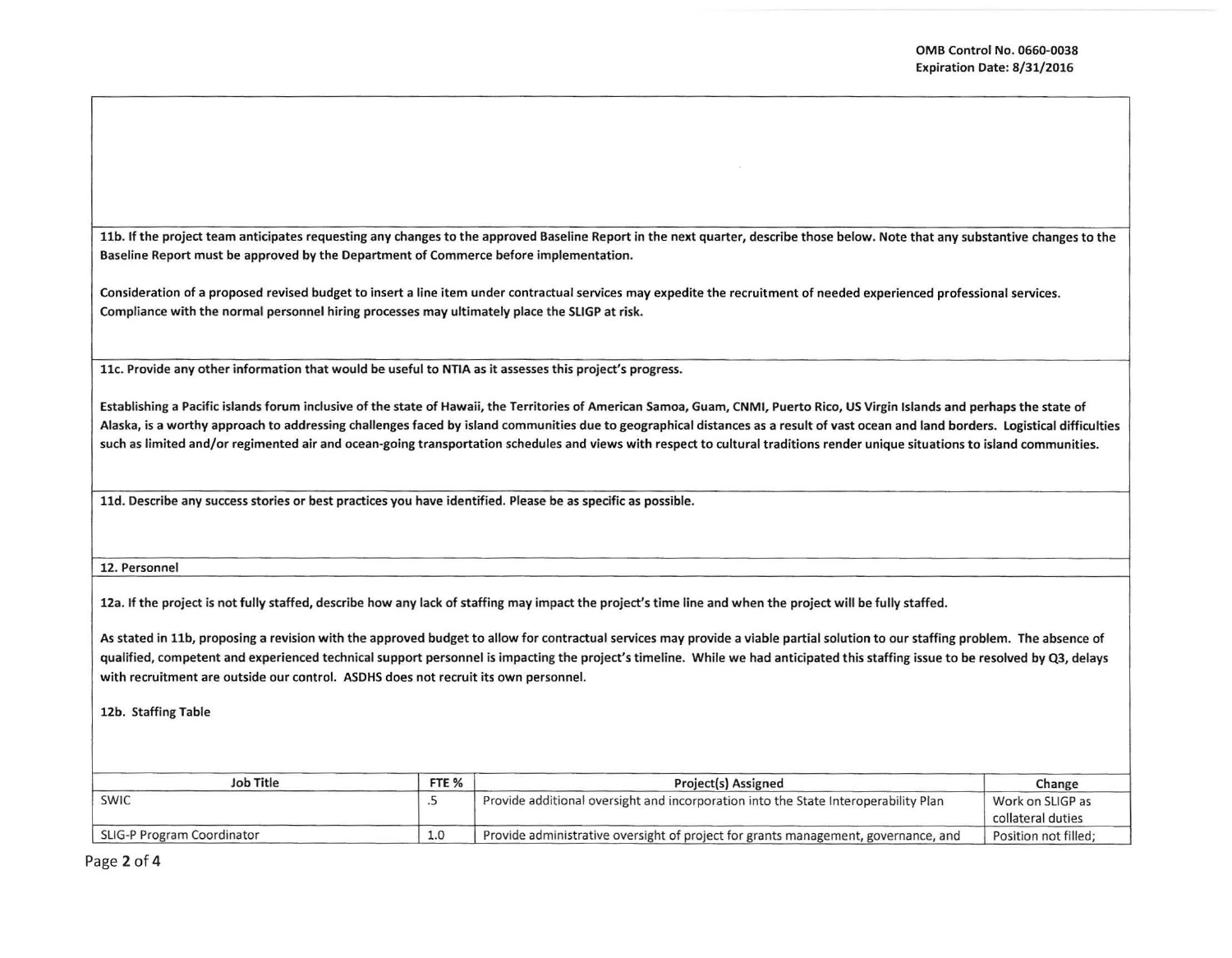## OMB Control No. 0660-0038 Expiration Date: 8/31/2016

|                                                                                    | outreach activities                                                                                                                   |                                                                                                                                                        |                            |                               |               |             | duties are absorbed<br>collaterally by another<br>employee                                |                                                 |                        |
|------------------------------------------------------------------------------------|---------------------------------------------------------------------------------------------------------------------------------------|--------------------------------------------------------------------------------------------------------------------------------------------------------|----------------------------|-------------------------------|---------------|-------------|-------------------------------------------------------------------------------------------|-------------------------------------------------|------------------------|
| Technical/Administrative Support Staff                                             |                                                                                                                                       | Provide support role in assisting in coordination of all SLIG-P activities and performing<br>the leg-work for all the activities proposed in the plan. | Started work on SLIGP      |                               |               |             |                                                                                           |                                                 |                        |
|                                                                                    | Technical/Administrative Support Staff                                                                                                | $\mathsf{O}\xspace$                                                                                                                                    |                            |                               |               |             | Provide support role in assisting in coordination of all SLIG-P activities and performing |                                                 | Position not filled    |
| the leg-work for all the activities proposed in the plan.<br>Add Row<br>Remove Row |                                                                                                                                       |                                                                                                                                                        |                            |                               |               |             |                                                                                           |                                                 |                        |
|                                                                                    | 13. Subcontracts (Vendors and/or Subrecipients)                                                                                       |                                                                                                                                                        |                            |                               |               |             |                                                                                           |                                                 |                        |
| <b>NONE</b>                                                                        | 13a. Subcontracts Table - Include all subcontractors. The totals from this table must equal the "Subcontracts Total" in Question 14f. |                                                                                                                                                        |                            |                               |               |             |                                                                                           |                                                 |                        |
| Name                                                                               | Subcontract Purpose                                                                                                                   | Type<br>(Vendor/Subrec.)                                                                                                                               | RFP/RFQ<br>Issued<br>(Y/N) | Contract<br>Executed<br>(Y/N) | Start<br>Date | End<br>Date | <b>Total Federal</b><br><b>Funds Allocated</b>                                            | <b>Total Matching</b><br><b>Funds Allocated</b> | Project and % Assigned |
|                                                                                    |                                                                                                                                       |                                                                                                                                                        |                            |                               |               |             |                                                                                           |                                                 |                        |
| <b>NONE</b>                                                                        | 13b. Describe any challenges encountered with vendors and/or sub recipients.                                                          |                                                                                                                                                        |                            | Add Row                       | Remove Row    |             |                                                                                           |                                                 |                        |